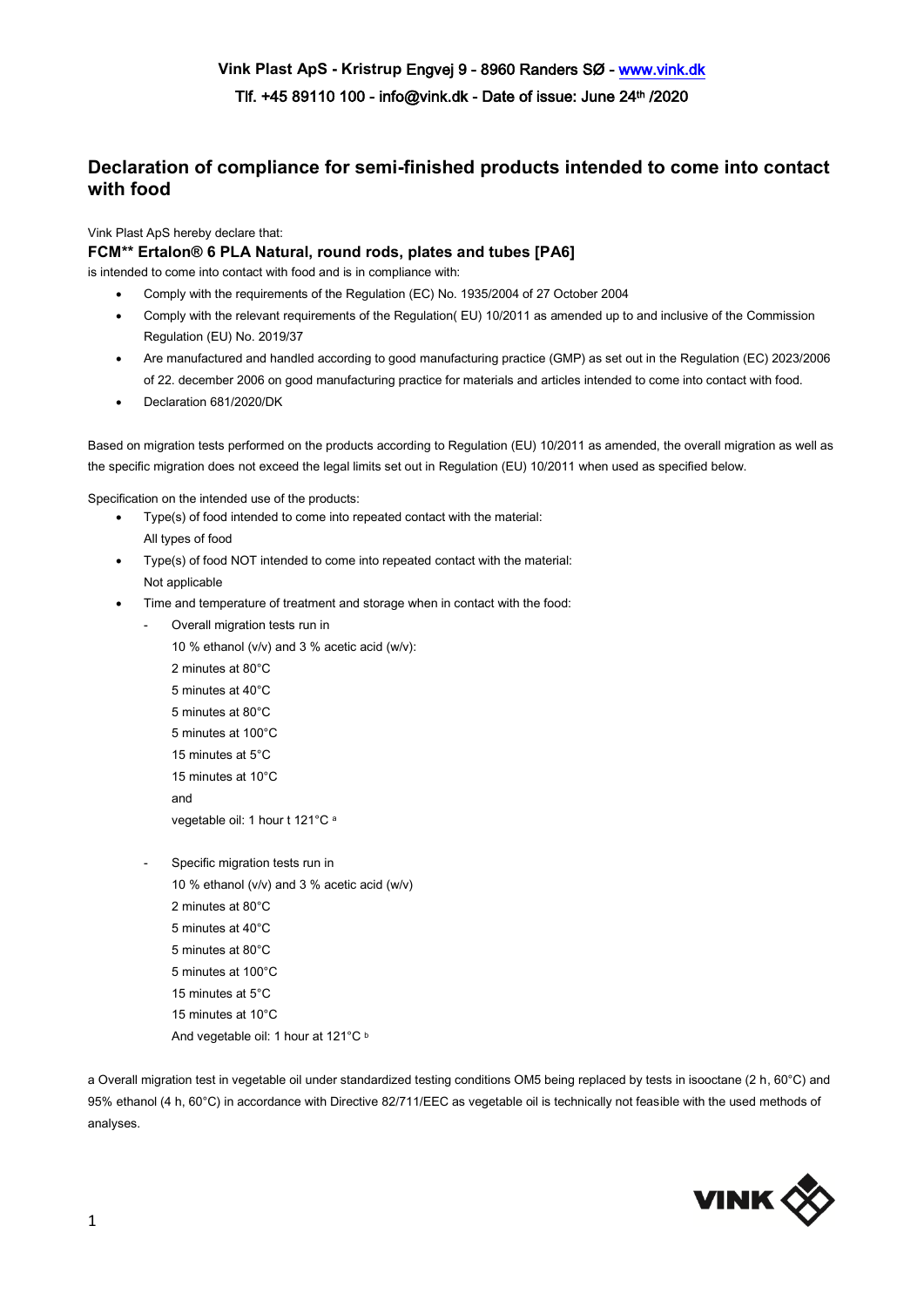## **Vink Plast ApS - Kristrup** Engvej 9 - 8960 Randers SØ - [www.vink.dk](http://www.vink.dk/)  Tlf. +45 89110 100 - info@vink.dk - Date of issue: June 24th /2020

Ratio of food contact surface area to volume (S/V) used to establish the compliance of the products:

| Tested in                                              | Ratio of food contact surface area to volume (S/V) used to |
|--------------------------------------------------------|------------------------------------------------------------|
|                                                        | establish the compliance of the material                   |
| 3 % acetic acid (w/v) (2 minutes at $80^{\circ}$ C)    | $2.5$ dm <sup>2</sup> /kg                                  |
| 3 % acetic acid (w/v) (5 minutes at $40^{\circ}$ C)    | $6 \, \text{dm}^2/\text{kg}$                               |
| 3 % acetic acid (w/v) (5 minutes at $80^{\circ}$ C)    | $2 \, \text{dm}^2/\text{kg}$                               |
| 3 % acetic acid (w/v) (5 minutes at 100°C)             | $0.7$ dm <sup>2</sup> /kg                                  |
| 3 % acetic acid (w/v) (15 minutes at $5^{\circ}$ C)    | $6 \, \text{dm}^2/\text{kg}$                               |
| 3 % acetic acid (w/v) (15 minutes at $10^{\circ}$ C)   | $6 \, \text{dm}^2/\text{kg}$                               |
| 10 % ethanol ( $v/v$ ) (2 minutes at 80 $^{\circ}$ C)  | $2 \, \text{dm}^2/\text{kg}$                               |
| 10 % ethanol ( $v/v$ ) (5 minutes at 40 $^{\circ}$ C)  | $6 \, \text{dm}^2/\text{kg}$                               |
| 10 % ethanol ( $v/v$ ) (5 minutes at 80 $^{\circ}$ C)  | 1.6 $dm^2/kg$                                              |
| 10 % ethanol ( $v/v$ ) (5 minutes at 100 $^{\circ}$ C) | $0.6$ dm <sup>2</sup> /kg                                  |
| 10 % ethanol ( $v/v$ ) (15 minutes at $5^{\circ}$ C)   | $6 \, \text{dm}^2/\text{kg}$                               |
| 10 % ethanol ( $v/v$ ) (15 minutes at 10 $^{\circ}$ C) | $6 \, \text{dm}^2/\text{kg}$                               |
| Vegetable oil (1 hour at 121°C, OM5) <sup>c</sup>      | $0.4$ dm <sup>2</sup> /kg                                  |

b Specific migration tests in vegetable oil (1 h at 121°C) being replaced by tests in isooctane (2 h, 60°C) and 95 % ethanol (4 h, 60°C) in accordance with Directive 82/711/EEC as vegetable oil is technically not feasible with the used methods of analyses.

c Overall migration tests in vegetable oil under the standardized testing conditions OM 5 and specific migration tests in vegetable oil (1 h at 121°C) being replaced by tests in isooctane (2 h, 60°C) and 95 % ethanol (4 h,60°C) in accordance with Directive 82/711/EEC as vegetable oil is technically not feasible with the used methods of analyses.

The following substances subject to restrictions under Regulation (EU) 10/2011 as amended are used in the products:

| <b>Chemical name of substances:</b>              | <b>Restrictions:</b>                                            |
|--------------------------------------------------|-----------------------------------------------------------------|
| Caprolactam (CAS No 000105-60-2)                 | $SML(T) = 15$ mg/kg                                             |
| Hexamethylene diisocyanate (CAS No 0000822-06-0) | $SML(T) = ND$ (expressed as Isocyanate moeity)                  |
|                                                  | $QMA = 1$ mg/kg in final product expressed as isocyanate moiety |
| Caprolactam, sodium salt (CAS No 0002123-24-2)   | $SML(T) = 15$ mg/kg                                             |

No substances, identified as dual use additives under Regulation (EU) 10/2011 as amended, are used in the products.

A risk assessment of the Non-Listed Substances (NLS), such as catalysts and Non-Intentionally Added Substances (NIAS), such as reaction and degradation products has been performed in accordance with Article 3 of the Framework Regulation ((EU) 1935/2004) and article 19 of the Plastic Regulation ((EU) 10/2011), based on the conditions mentioned above.

It remains the responsibility of the customer putting the plastic article manufactured from the products into the intended use, to assess the final suitability of the plastics material for the intended food contact application; i.e. checking if the physical properties of the plastics material make it suitable for the intended application, checking compliance of the finished plastics article with the relevant migration limits, checking for possible influence of the plastics material on the composition and/or organoleptic properties of the contacting foodstuff, etc.